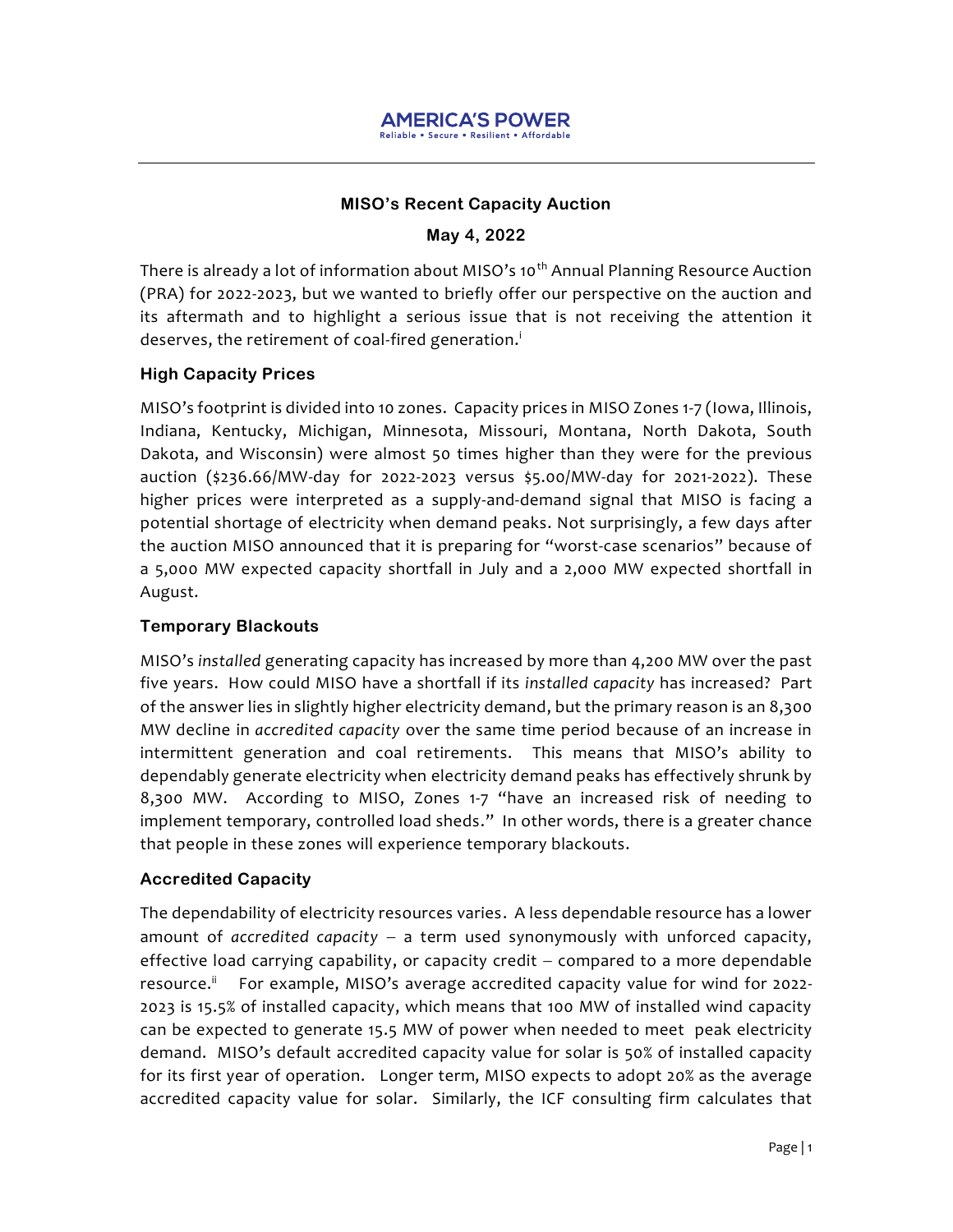nearly 7 MW of wind or 2 MW of solar (for its first year of operation) are necessary to provide 1 MW of accredited capacity.

On the other hand, coal-fired generation is a more dependable resource. Coal, natural gas, and nuclear are sometimes referred to as thermal resources because they use heat to generate electricity. In setting capacity requirements that serve as auction demand, MISO assumed that thermal resources have an average capacity value of almost 91% of installed capacity. Over the years, MISO has assumed coal generation has capacity values ranging from slightly less than 90% to a little more than 95% of installed capacity. That is, MISO assumes that 100 MW of installed coal-fired generating capacity can be counted on to generate 90-95 MW of power when electricity demand peaks. Another way to think about accredited capacity is that it would take about 5.8 MW of wind to replace 1 MW of coal when electricity demand peaks. According to MISO, the grid operator had 26,735 MW of installed wind capacity last year, which translates into 4,139 MW of accredited capacity.

MISO summed up its situation this way: "Although installed capacity has increased in the last five years, accredited capacity has decreased due to thermal retirements and the increasing transition to renewables."

# **Coal Retirements**

Currently, MISO's coal fleet totals roughly 55,000 MW of installed generating capacity. Some 18,300 MW of MISO's coal generation have retired since 2015. These coal retirements are the primary reason that MISO's accredited capacity has declined to the point at which the grid operator may have to order temporary electricity blackouts this summer. However, this situation is likely to become even more serious because announced coal retirements during 2022-2030 total 27,300 MW of MISO's coal capacity, approximately half of MISO's remaining coal fleet**.**

Although disturbing enough by themselves, these figures do not include retirements that will result from new EPA regulations.<sup>iii</sup> Unless steps are taken to minimize retirements, more than half the MISO coal fleet is likely to retire earlier than 2030 because we expect the largest number of coal retirements due to expected EPA regulations will take place in the 2026-2028 timeframe.

For more information, please contact us or visit www.americaspower.org.

<sup>i</sup> Most of the information in this paper is based on MISO's "*2022/2023 Planning Resource Auction (PRA) Results,"* April 14, 2022; RTO Insider *"MISO's 2022/2023 Capacity Auction Lays Bare Shortfalls in Midwest,"*  April 19, 2022; Utility Dive *"Capacity prices jump across MISO's central and northern regions, driven by supply shortfall,"* and *"MISO prepares for 'worst case scenarios,' heads into summer with insufficient generation,"*  April 29, 2022; ICF *"Outlook for the MISO 2022-2023 Planning Resource Auction,"* April 2022 and *"Making sense of MISO's recent capacity auction,"* April 2022; MISO's *"Planning Year 2022-2023 Loss of Load Expectation Study;"* and *"MISO 2022 Regional Resource Assessment (RRA),"* April 20, 2022.

ii Installed capacity represents physical generating capacity adjusted for ambient weather conditions. Unforced capacity represents the percentage of installed capacity available after a unit's forced outage